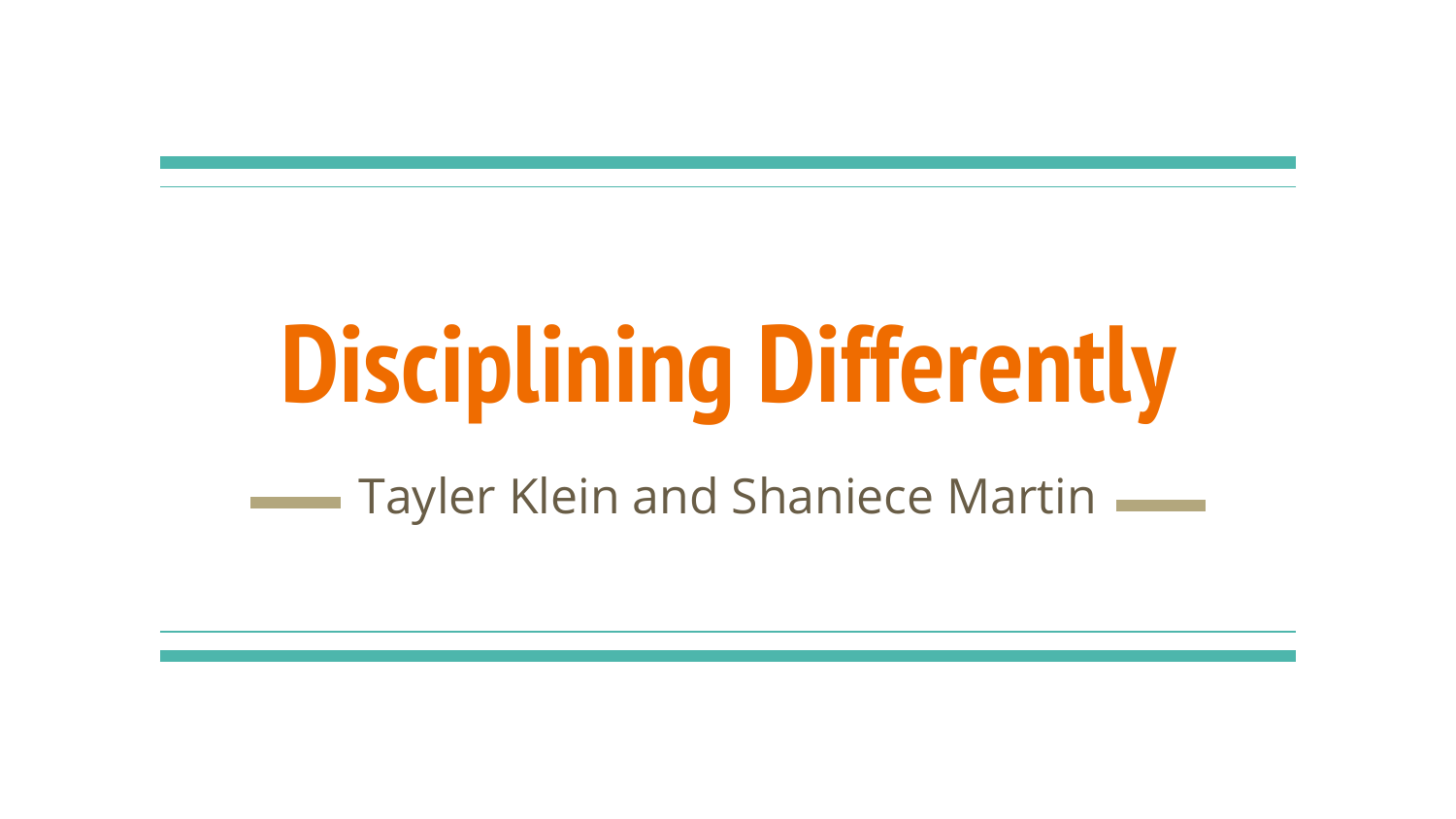#### **Giving Yourself and Your Child Grace**

Self care -Why is this so important and feel so impossible?

Creating structure -What this looks like and how you can start putting it in your day.

**S.T.A.R.** (Smile/Stop, Take a Deep Breath (or 3), And, Relax),

Your child is exposed to the adult world and may have limited tools to handle it.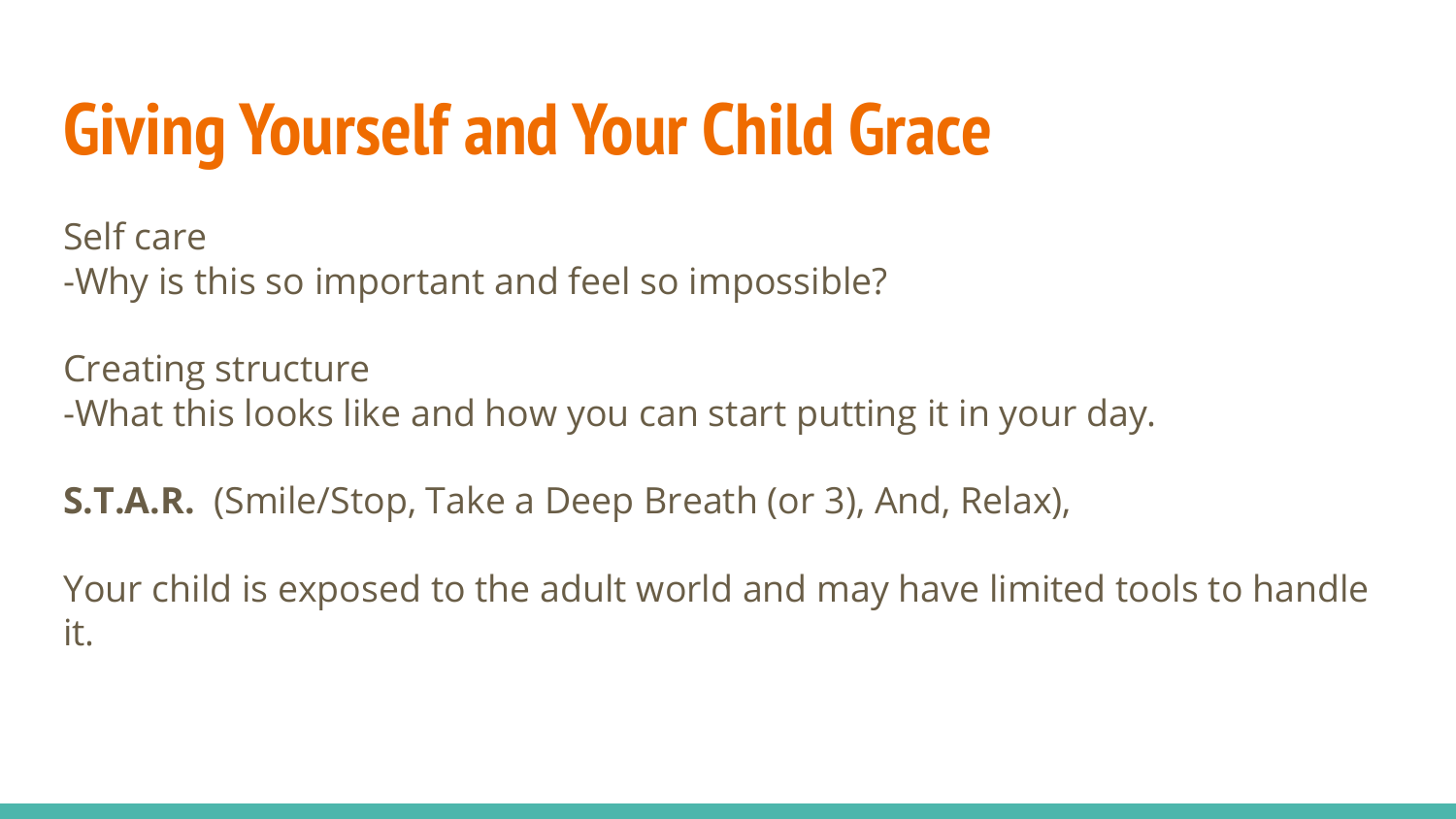#### **Giving Independence to Your Child**

Incorporate parts of your day that gives you a break.

-Set up a Visual Schedule

-Set timers for certain activities (quiet time, free choice, reading, screen time)

Incorporate Rituals that promote Independence and Connection

-Expectations, rules, procedures, guidelines

-I love you rituals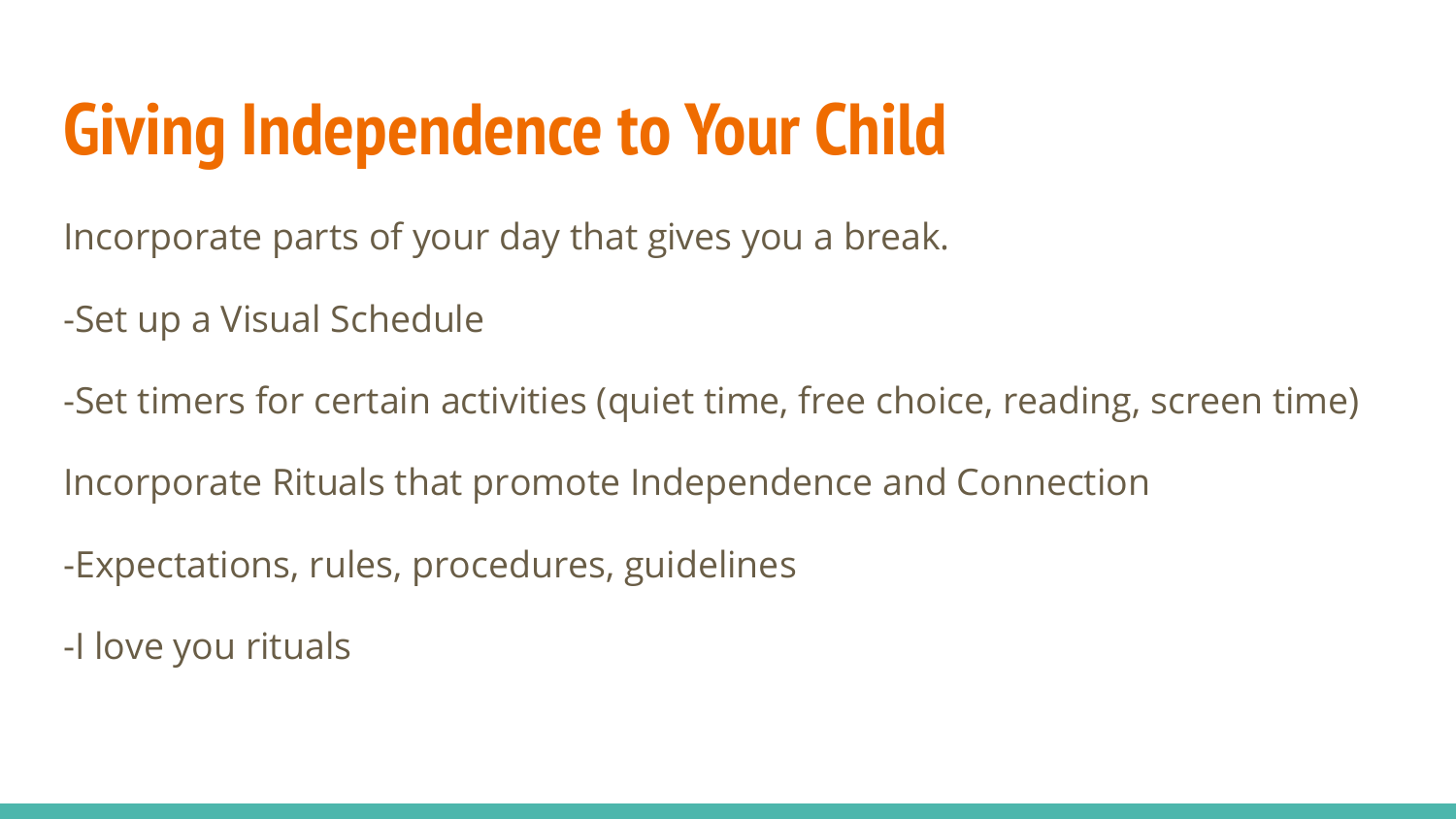#### **OUR DAILY ROUTINE**





Bathroom: • Potty • Wash hands & face · Brush teeth · Comb hair · Sunscreen

Make bed



 $\frac{1}{2}$ 

Get dressed

Put dirty PJs in hamper















Eat breakfast

Goodbye hugs



Pick up toys & tidy room



Put dirty clothes in hamper



· Wash hands & face · Brush teeth

Read for 15 minutes

Lights out

#### KID@KID MIDS' RESALE



| Before 9:00 AM    | Wake up!             | Make your bed, eat breakfast, brush teeth, get dressed                     |
|-------------------|----------------------|----------------------------------------------------------------------------|
| $9:00-10:00$      | <b>Outdoor Time</b>  | Family walk or outdoor play                                                |
| 10:00-11:00       | <b>Academic Time</b> | No Electronics! Reading, homework, study, puzzles, journal                 |
| 11:00-12:00       | <b>Creative Time</b> | Creative play, drawing, Legos, crafts, music, cooking, baking              |
| 12:00-12:30       | <b>LUNCH</b>         |                                                                            |
| 12:30-1:00        | <b>Home Chores</b>   | Clean rooms, put away toys, take out garbage, pet care                     |
| $1:00-2:30$       | <b>Quiet Time</b>    | Reading, nap, puzzles, yoga                                                |
| $2 - 30 - 4 - 00$ | <b>Academic Time</b> | Electronics OK! Educational games, online activities, virtual museum tours |
| 4:00-5:00         | <b>Outdoor time</b>  | Family walk or outdoor play                                                |
| $5:00-6:00$       | Dinner time          | Family dinner, help with clean-up and dishes                               |
| $6:00 - 7:00$     | <b>Bath time</b>     | <b>Bath or shower</b>                                                      |
| 7:00-8:00         | Reading/TV time      | <b>Relaxing before bedtime</b>                                             |
| 9:00 PM           | <b>Bedtime</b>       | Put on PJs, brush teeth, clothes in laundry                                |

<https://mommyhood101.com/daily-schedule-for-kids>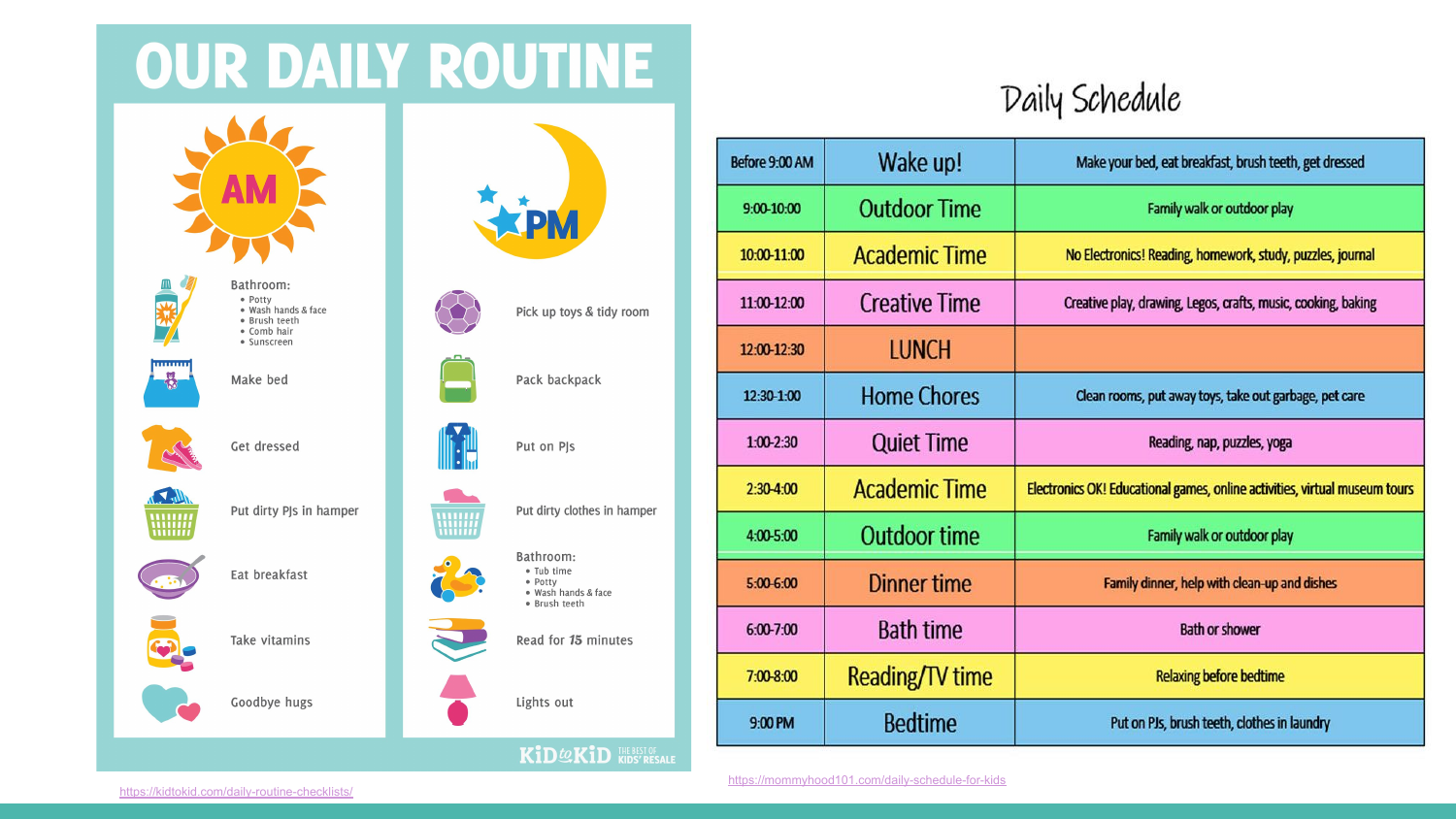#### **Emotional Recognition with Your Child**

**Reasons that toddlers and preschoolers have such extreme emotional reactions**

- They often don't know what they're feeling
- Or have skills to cope with it.

#### **Reasons that your elementary child or teenager have such extreme emotional reactions**

- It is part of their brain development
- Or missing skill to handle emotion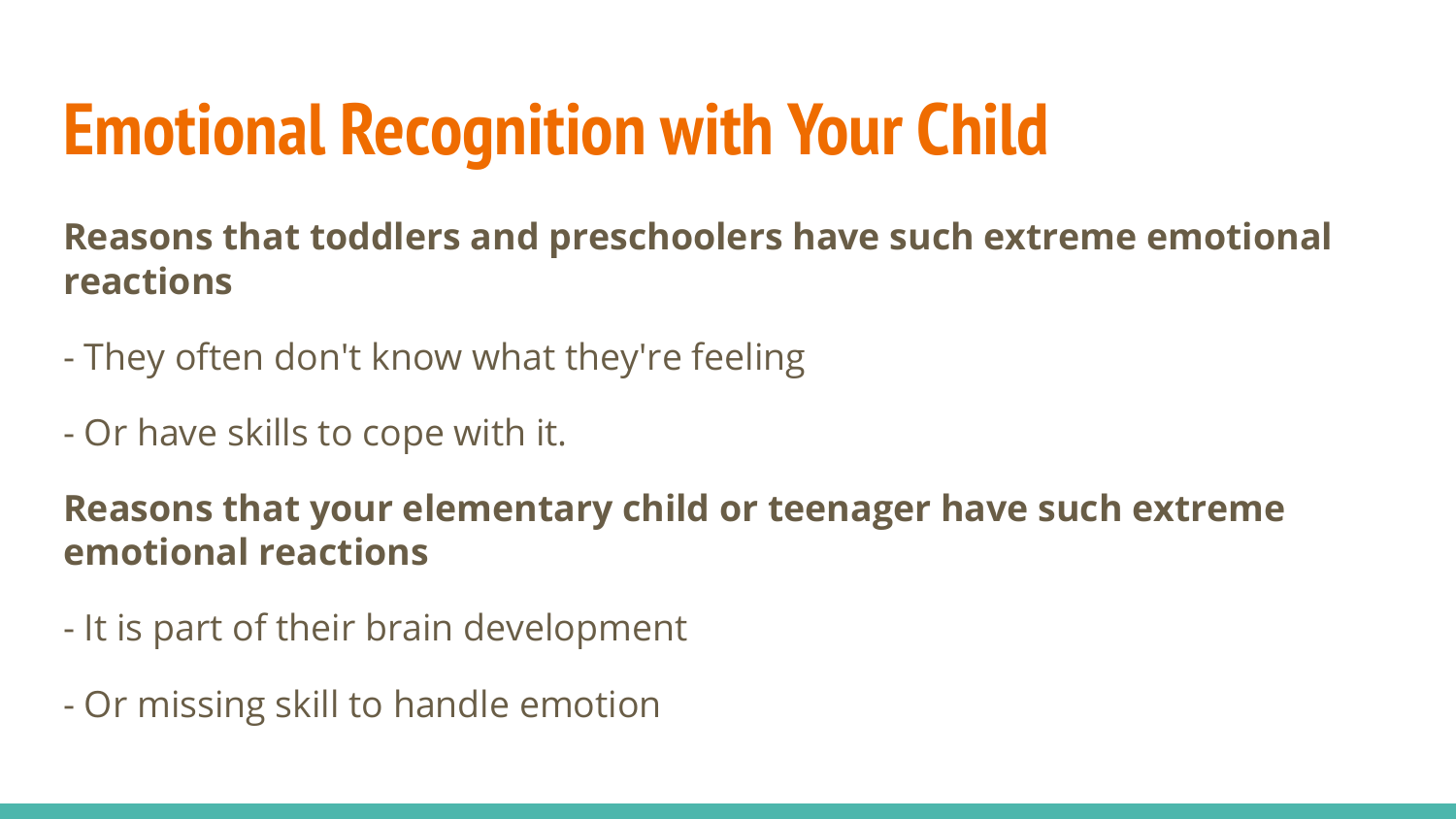### **How to Help your Child Regulate their Emotions?**

#### **Neutral Moment**

- Introduce different faces, pictures, and emotions.
- Introduce healthy ways of coping or dealing with emotion

This could look like: Being a S.T.A.R., breathing techniques, stress balls, fidgets, going to a safe place/calm spot/Peace Corner.

-Model how the safe place/calm spot/Peace Corner works

\*For older children it would look similar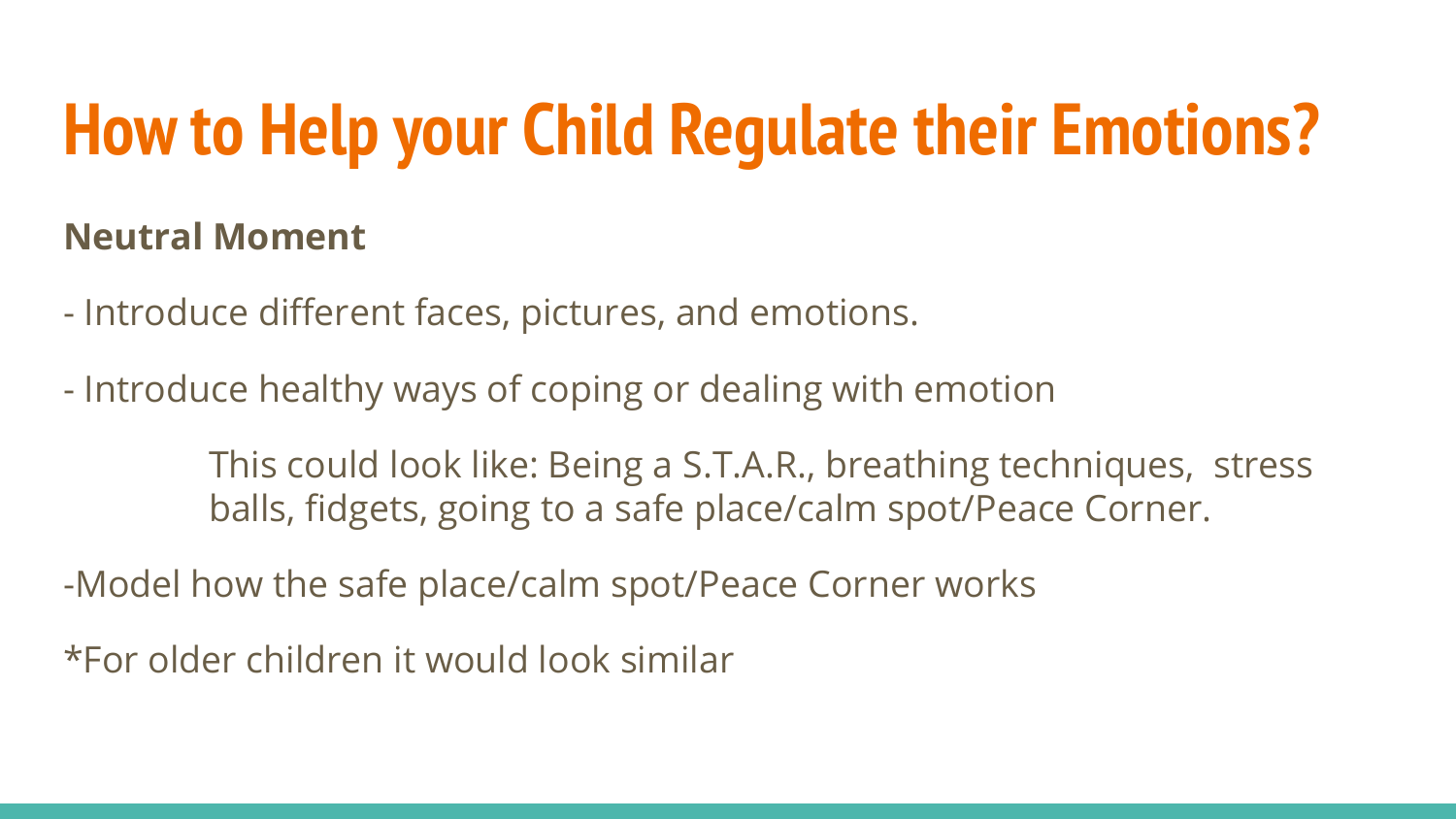#### **Make a Peace Corner/Calm Spot for Your Child**

What is a Peace Corner or Calm Spot?

-safe space for your child when they are feeling a strong emotion

-Your child should be a part of creating this special place

-Keep it simple

What is a Peace Corner or Calm Spot NOT?

-Time out, play space, a cluttered space



//www.alittleroom2grow.com/blog/2017/3/5/time-out-chair-not-working-anymore-try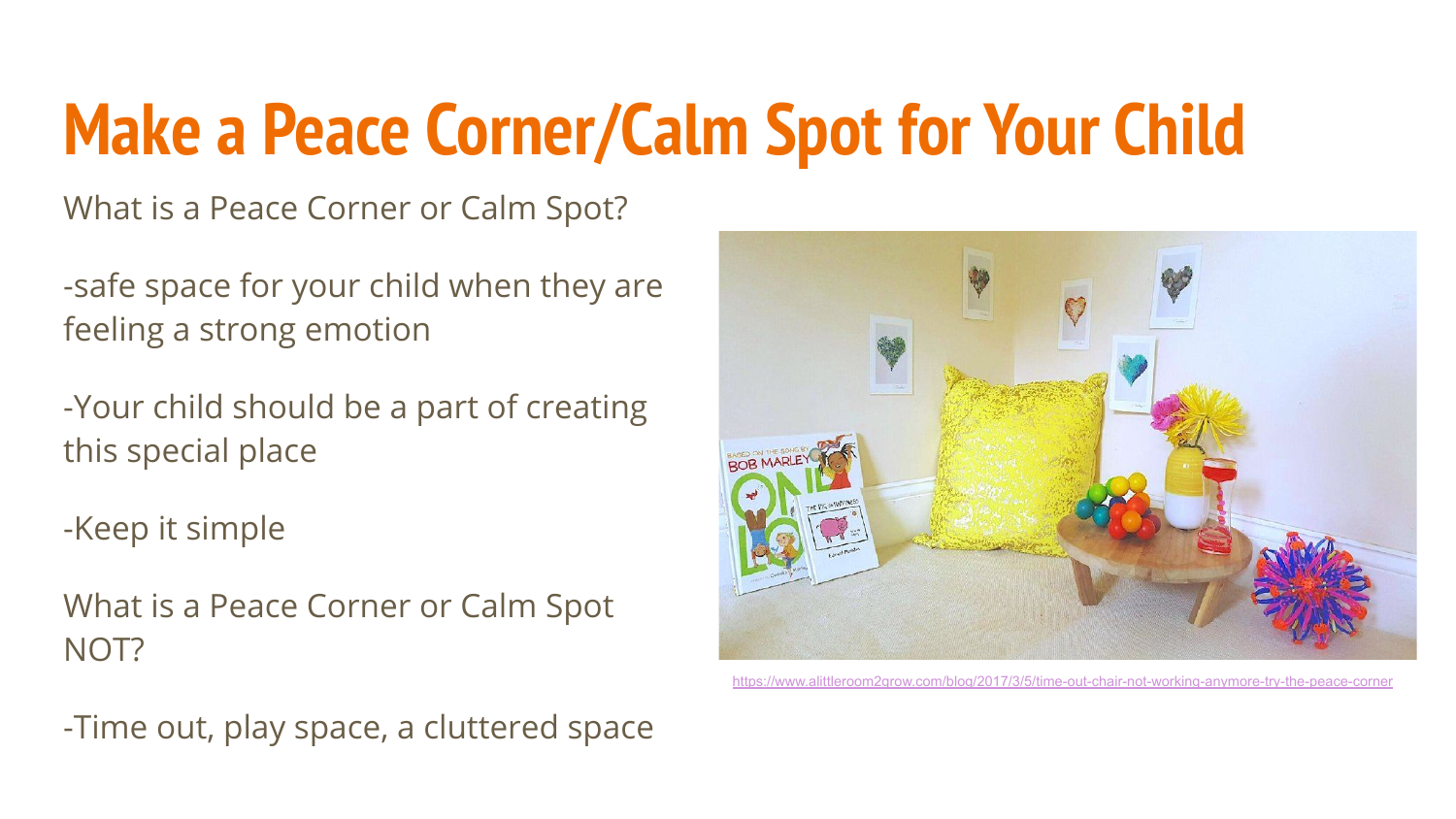### **Avoid Power Struggles with Your Child**

**Be aware of behaviors or parts of the day that are a struggle or where behavior is noticeable**.

- Use I language
- Apologize if you flip your lid. Not a simple "I'm sorry"
- Be proactive
- **Give your Child the Power of Choice**
- -Giving your child choices

-Prepare parts of their day when they can make choices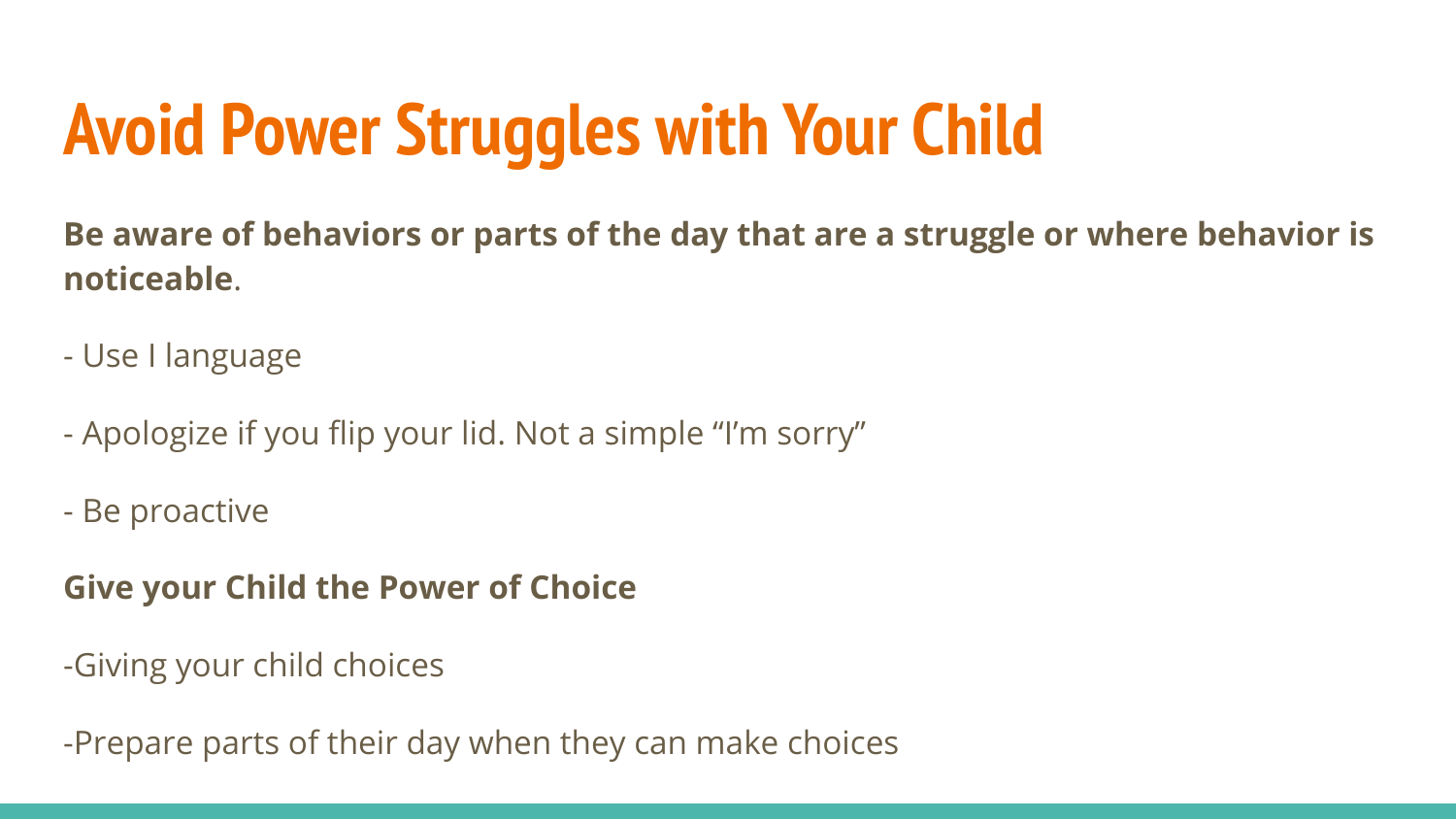#### **Walking Through a Meltdown/Miscommunication**

- 1. Tell your child what they look like
- 2. Tell your child it is okay to feel how they feel
- 3. Relate to your child by sharing that you sometimes feel this way, too, and share something you do to cope.
- 4. Encourage your child to find a healthy coping mechanism: "What would you like to do to help your body calm down?" You may need to make suggestions.